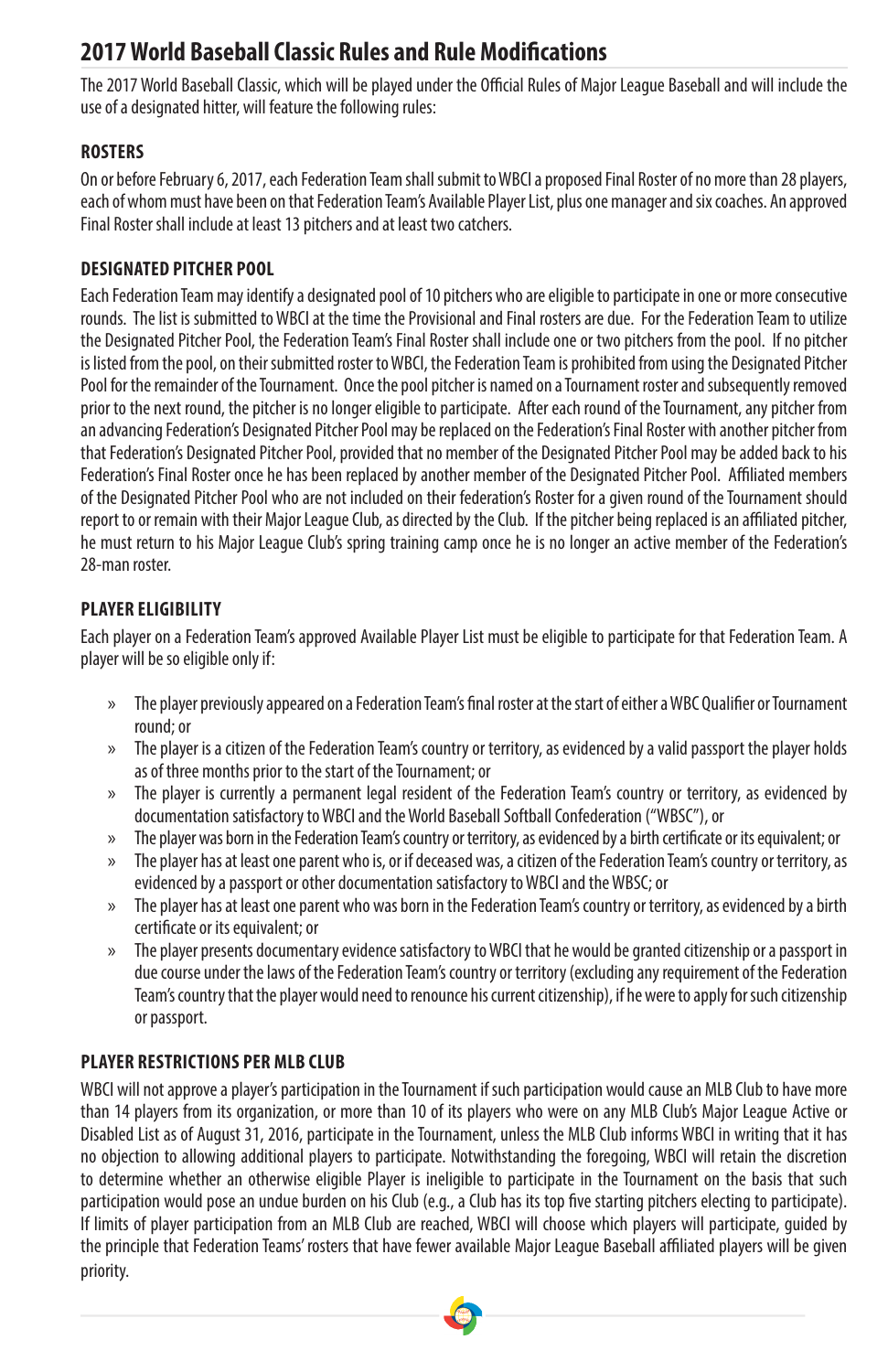#### **DISABLED PERSONNEL**

A Federation Team may replace a player, manager or coach on its Final Roster if the player, manager or coach is disabled and WBCI confirms that the player, manager or coach has a specific injury or ailment that renders the player, manager or coach unable to continue to participate in all or part of the Tournament.

A player so designated as Disabled shall be ineligible to participate in any further Tournament games. A Federation Team may replace on its Final Roster a player designated as Disabled with another player who had appeared on that Federation Team's Available Player List. A pitcher designated as Disabled may be replaced only by a pitcher and a player designated as Disabled who is other than a pitcher may be replaced only by a player other than a pitcher. A catcher who is designated as Disabled may be replaced only by a catcher, if the Disabled catcher would otherwise cause the Federation Team to have fewer than two catchers. A Federation Team must provide a written request for replacement, in a reasonable amount of time, to a person designated by WBCI and receive the approval of WBCI before such replacement appears in a Tournament game. If a player other than a catcher is inured during a round in the Tournament, no replacement for such player shall play until the beginning of the next round. If a player is injured in the championship round, no replacement for such player shall be permitted.

## **BEREAVEMENT / FAMILY MEDICAL EMERGENCY / PATERNITY LEAVE**

A Federation Team may request that a player be given Bereavement/Family Medical Emergency/Paternity Leave. No player may be given Bereavement/Family Medical Emergency / Paternity Leave unless such player is unable to render services because of the serious or severe illness or death of a member of such player's immediate family (spouse, parent, grandparent, sibling, child or grandchild), of such player's spouse's immediate family (parent, grandparent, sibling, child or grandchild) or such other family member as WBCI determines is in keeping with the spirit of this Bereavement /Family Medical Emergency Leave policy. No player may be given Paternity Leave unless that player is the father of a child whose delivery or adoption is imminent or has occurred within the prior 48 hours.

The minimum period of Bereavement / Family Medical Emergency Leave shall be three consecutive days and the maximum period of Bereavement / Family Medical Emergency Leave shall be seven consecutive days, during which time the player is not permitted to be with the Federation Team. The minimum period of Paternity Leave shall be one day and the maximum period of placement shall be three consecutive days, during which time the player is not permitted to be with the Federation Team.

A player given Bereavement / Family Medical Emergency / Paternity Leave may be replaced on the Final Roster by another player who had appeared on that Federation Team's approved Available Player List. A pitcher given Bereavement / Family Medical Emergency / Paternity Leave may be replaced only by a pitcher and a player other than a pitcher may be replaced only by a player other than a pitcher. Such replacement shall be subject to the same game and Final Roster restrictions above to which the player he is replacing was subject. Upon expiration of a player's Bereavement / Family Medical Emergency / Paternity Leave, such player shall be reinstated to the Final Roster, the player who replaced the player given leave shall be removed from the Final Roster and the returning player shall likewise be subject to the same game and Final Roster restrictions to which the player who replaced him would otherwise have been subject. If replacement of a player on Bereavement / Family Medical Emergency / Paternity Leave would otherwise cause a Federation Team's Final Roster to have fewer than two catchers, then any replacement shall be a catcher.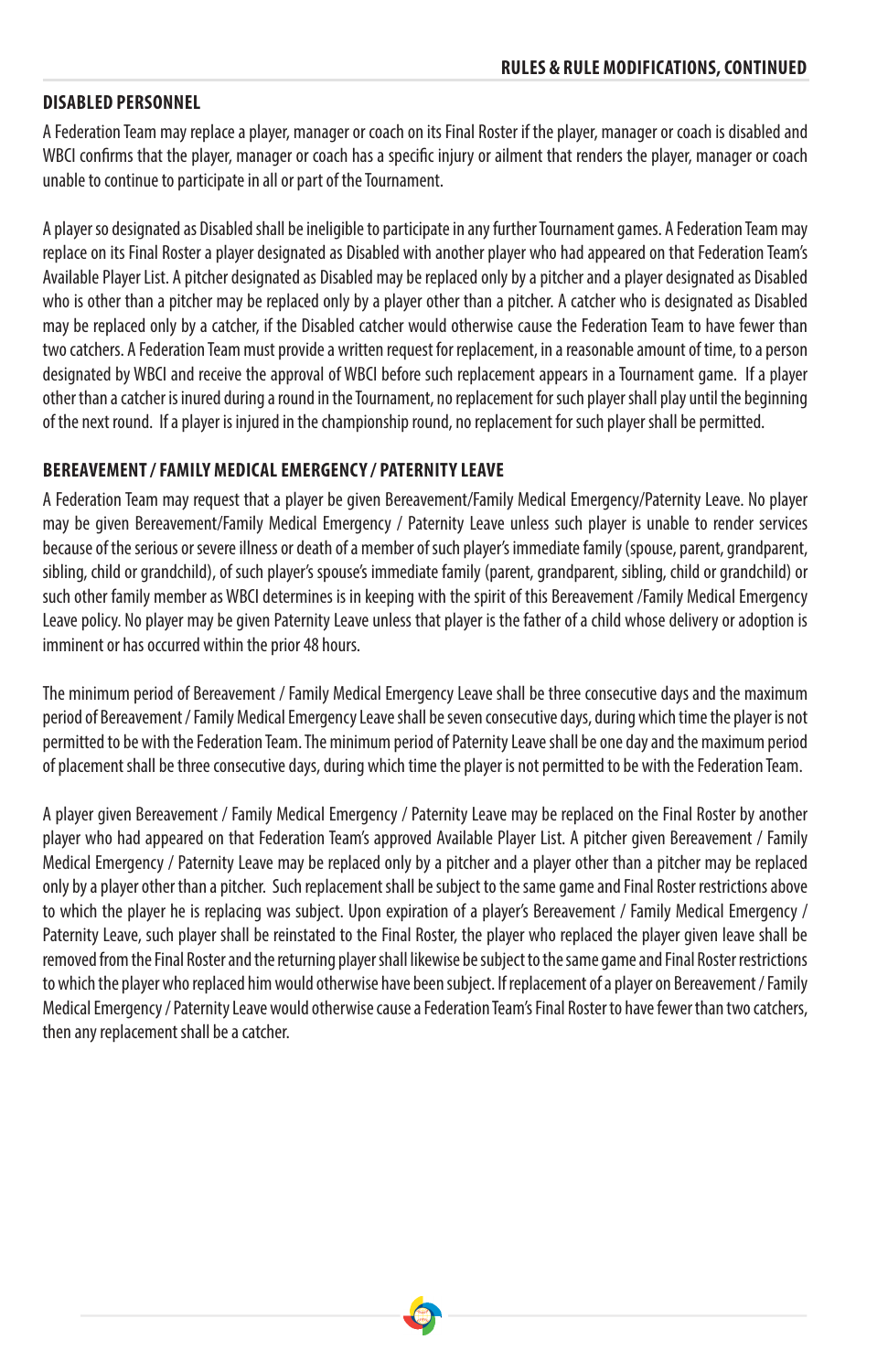#### **PITCHER USE LIMITATIONS**

The Official Baseball Rules shall be supplemented for Tournament games played by a Federation Team, as follows:

A pitcher must:

- » Not pitch until a minimum of four days have passed since he last pitched, if he threw 50 or more pitches when he last pitched;
- » Not pitch until a minimum of one day has passed since he last pitched, if he threw 30 or more pitches when he last pitched;
- » Not pitch until a minimum of one day has passed since any second consecutive day on which the pitcher pitched;

The aggregate number of pitches thrown in two successive games over two days is not used to determine pitcher rest restrictions.

- » Throw no more than
	- 65 pitches per game in the First Round of the Tournament;
	- 80 pitches per game in the Second Round of the Tournament; and
	- 95 pitches per game in the Championship Round of the Tournament;

unless the pitcher needs more to complete a batter's plate appearance; and

- » Throw no more than
	- 49 pitches per exhibition game for a Federation Team, or the maximum number of pitches that WBCI sets forth for such pitcher for such exhibition game, whichever is less, if the pitcher is under reserve to an MLB Club. WBCI may set forth such a maximum upon the written request of the pitcher's MLB Club.

No position player (i.e., a player other than a pitcher) who is on the Reserve List of an MLB Club (within the meaning of the Major League Rules) shall be permitted to pitch for a Federation Team in (1) an exhibition game, under any circumstances, or (2) a Tournament game, unless the Game Operations Technical Committee has first given such WBC Federation Team permission to do so in such Tournament game. Other than the foregoing, there shall be no restrictions on the use of position players.

For purposes of the pitcher use limitation rules, both semi-final games shall be deemed to have been played on the day of the latest semi-final game.

## **EARLY TERMINATION FOR LARGE LEADS**

The umpire-in-chief shall call a regulation game in the First and Second Rounds of the Tournament and award the victory to the Federation Team that is ahead whenever:

- » such Federation Team is ahead by 10 or more runs after any complete inning, beginning with the completion of the seventh inning; or
- » such Federation Team is ahead by 15 or more runs after any complete inning, beginning with the completion of the fifth inning.

## **EXTRA INNINGS**

For any inning beginning with the 11th inning, the Federation Team at bat shall begin the inning with runners on first and second base. The batter who leads off an inning shall continue to be the batter who would lead off the inning in the absence of this extra-innings rule. The runner on first base shall be the player (or a substitute for such player) in the batting order immediately preceding the batter who leads off the inning. The runner on second base shall be the player (or a substitute for such player) in the batting order immediately preceding the runner on first base.

#### **EXAMPLE**

If the #5 hitter in the batting order is due to lead off the 11th inning, the #3 player in the batting order (or a pinch-runner for such player) shall begin the inning on second base and the #4 player in the batting order (or a pinch-runner for such player) shall begin the inning on first base. Any runner or batter removed from the game for a substitute shall be ineligible to return to the game, as is the case in all circumstances under the Official Baseball Rules. For purposes of calculating earned runs under the Official Baseball Rule 9.16(b), the runners who begin an inning on first and second base pursuant to this rule each shall be deemed to be runners who have reached first base because of a fielding error, but no error shall be charged to the opposing Federation Team or to any player.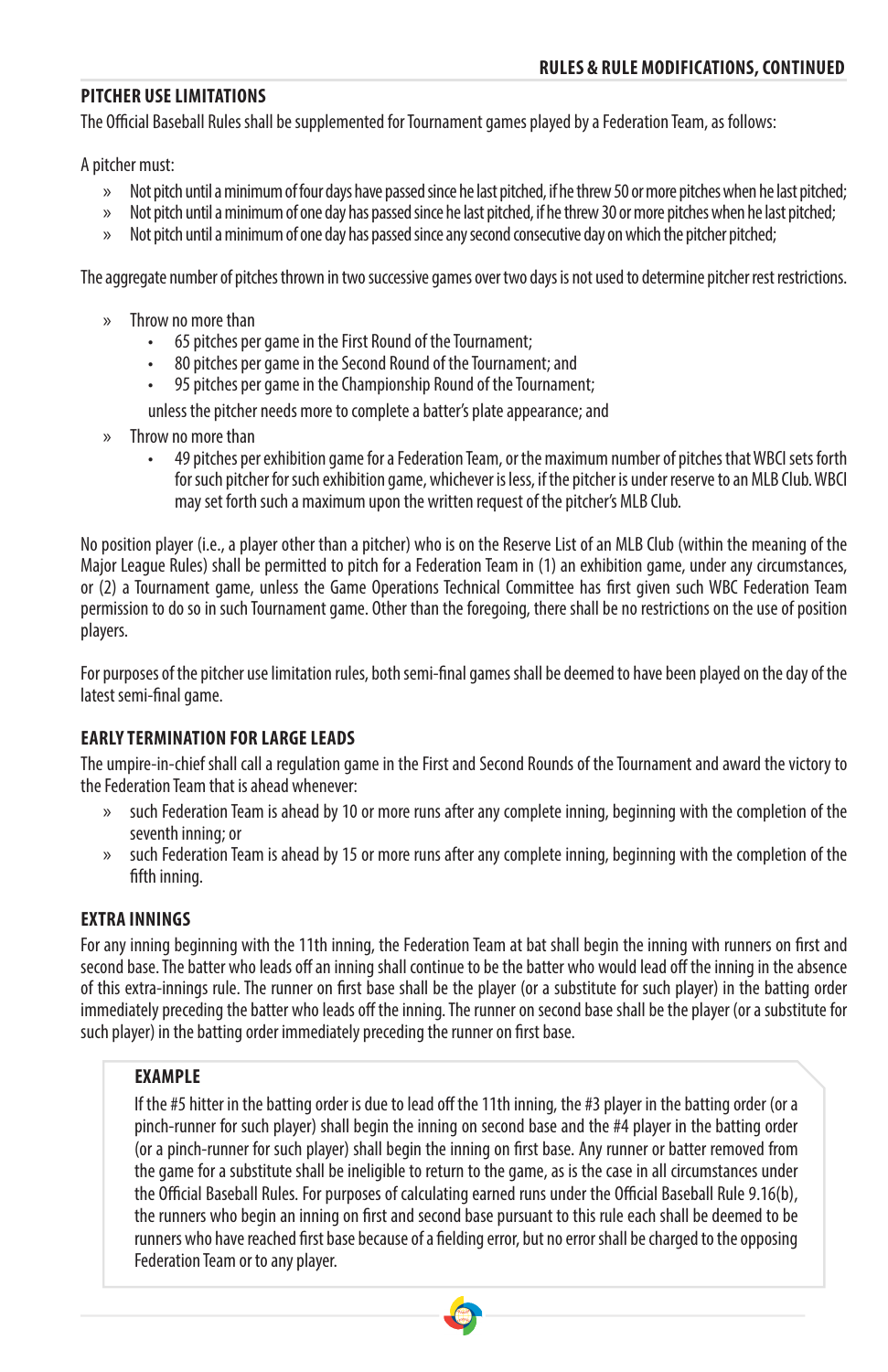#### **HOME / VISITOR DESIGNATIONS**

In each pool in the First and Second Rounds, home team designations, for purposes of the Official Baseball Rules, shall be as follows, without any regard to the sequence of games played:

- 
- » Team 2 visitor, Team 3 home;<br>
» Team 4 visitor, Team 3 home;<br>
» Team 4 visitor, Team 2 home;<br>
» Team 4 visitor, Team 2 home;<br>
» Team 3 visitor, Team 2 home.<br>
» Team 3 visitor, Team 2 home.
- 
- 
- 
- 

In each of the semi-final games:

» The Federation Team that finishes in first place in its Second Round pool shall be the home team (but in the event that a Game 6 of a Second Round pool is cancelled, called, not resumed or remains a tie game, then the Federation Team from that pool without a loss shall be deemed to be the Federation Team that won its Second Round pool, for purposes of being the home team in a Semi-final game).

In the championship game:

» The Federation Team with the higher winning percentage of games in the Tournament shall be the home team. If the Federation Teams competing in the championship game have identical winning percentages in the Tournament, then WBCI shall conduct a coin flip or draw to determine the home team.

For the First Round, the designated Federation Teams are determined by:

- 
- » Federation Team One represents each of the four teams that advanced to the 2013 WBC championship round. » Federation Team Two represents each of the four teams that advanced to the Second Round of the 2013 WBC
- » Federation Team Three represents each of the four teams that won a game in the First Round of the 2013 WBC<br>tournament but did not advance to the second round.
- » Federation Team Four represents each of the four teams that won their respective 2016 WBC Qualifier pools.

For the Second Round (Pool E – Tokyo), the designated Federation Teams are determined by:

- 
- 
- % Federation Team One represents the winner of Pool B (Tokyo).<br>% Federation Team Two represents the winner of Pool A (Seoul).<br>% Federation Team Three represents the runner-up of Pool B (Tokyo).<br>% Federation Team Four repre
- 

For the Second Round (Pool F – San Diego), the designated Federation Teams are determined by:

- 
- 
- % Federation Team One represents the winner of Pool D (Jalisco).<br>% Federation Team Two represents the winner of Pool C (Miami).<br>% Federation Team Three represents the runner-up of Pool C (Miami).<br>% Federation Team Four rep
- 

#### **WINNING PITCHER**

Official Baseball Rules 9.17(a)(1) and 9.17(b) shall not apply to Tournament games. Instead, Official Baseball Rule 9.17(e) shall apply to the determination of the winning pitcher of each Tournament game.

## **VIDEO REPLAY REVIEW**

In the First and Second Rounds, video replay review by the umpires shall be available to assist the umpires only in regard to plays involving home runs or potential home runs and, then, only in two circumstances:

- 1. A home run/no home run "boundary" calls involving a decision regarding:
	- i. Whether a ball left the playing field or struck an object;
	- ii. Whether a ball struck the top of the fence, hit a railing or otherwise stayed within the field of play (including "yellow line" calls); or
	- iii. Whether a ball was interfered with by a fan reaching over the fence.
- 2. A decision regarding whether a potential home run ball traveling over either side of the foul pole was fair or foul. The decision to use video replay review shall be in the sole discretion of the umpire crew chief. Neither Federation Team shall have the right to insist on video replay review.

If the umpire crew chief determines that video replay review is appropriate, the umpire crew chief shall conduct the review himself with participation from at least one other member of the umpire crew.

For the Championship Round, video replay review by the umpires shall be available to assist the umpires in the same manner as used during the Major League Baseball championship season, with the exception of manager challenges.